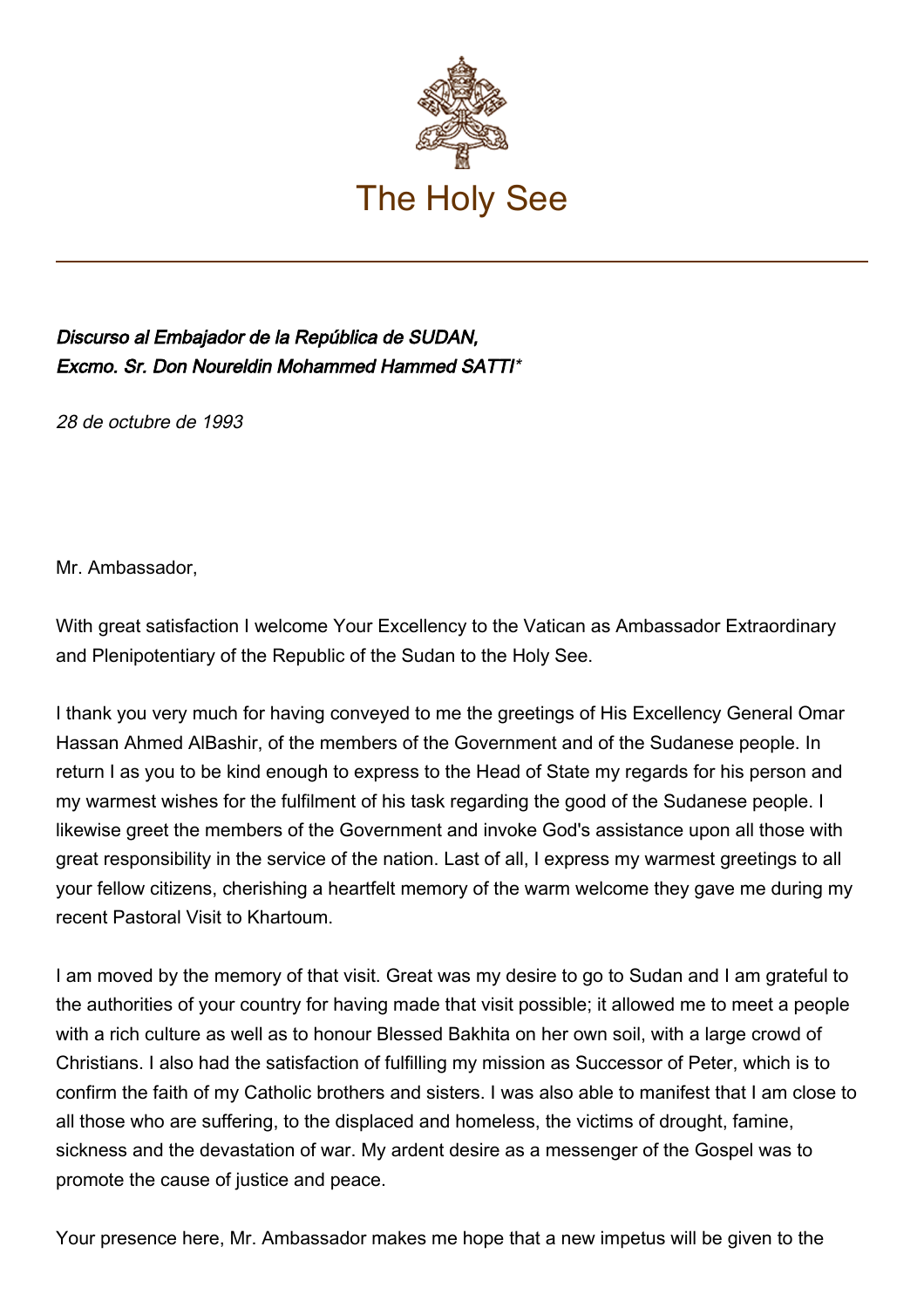search for and realization of those ideals of justice and peace to which the people of Sudan and the whole of Africa aspire. They are the necessary prerequisites for development and progress. Today I also renew the wish that I ardently expressed on your soil: may all Sudanese citizens lead a dignified life with respect for their rights, regardless of religion, social condition or ethnic membership. In this regard, I consider the message which your President's Special Envoy brought recently a good omen.

In your address you chose to mention the Apostolic See's efforts in Africa and elsewhere throughout the world for harmony among individuals and the promotion of their integral well‑being. I am grateful for your appreciation. Leaders of nations themselves are increasingly conscious of the priority tasks that are imperative, and I hope that in this area they will not be satisfied merely with good intentions. As I said at the beginning of the year to the Diplomatic Corps accredited to the Holy See, «basically all problems of justice have as their main cause the fact that the person is not sufficiently respected, taken into consideration, or loved for what he or she is. People must learn, or learn anew to look at one another, to listen to one another, to walk together» (16 January 1993, n. 6).

Please allow me, Mr. Ambassador, to take the opportunity of this meeting to send from Rome, through you as my intermediary, my most fervent greeting to the members of the Sudanese Catholic Church. Following the example of Bakhita, may they testify to the light and love that is within them and be bearers of hope for their fellow citizens! I can assure you that, under the leadership of their Bishops, the faithful of Sudan are anxious to make their contribution to this long-term task of building a prosperous nation in which each citizen can lead a life in conformity with his dignity as a human being. Encouraged by their Christian faith, they will continue to work for the common good along with their fellow citizens of other religious traditions in the conviction that, despite the challenges which they must face, there are strong reasons for having great hope for the future.

In closing, please allow me to express my ardent wish that the people of your country may see their nutritional needs satisfied, that they may have adequate health care and live in harmony. I pray that the rapprochement and cooperation between Christian and Muslims may contribute to resolving their conflicts so that the obstacles to religious freedom may henceforth be a thing of the past and that lasting peace may become a daily reality.

As you begin your mission I offer you my best wishes and assure you that here you will find an attentive welcome and cordial understanding.

Upon Your Excellency, the Sudanese people and their leaders, I cordially invoke an abundance of divine blessings.